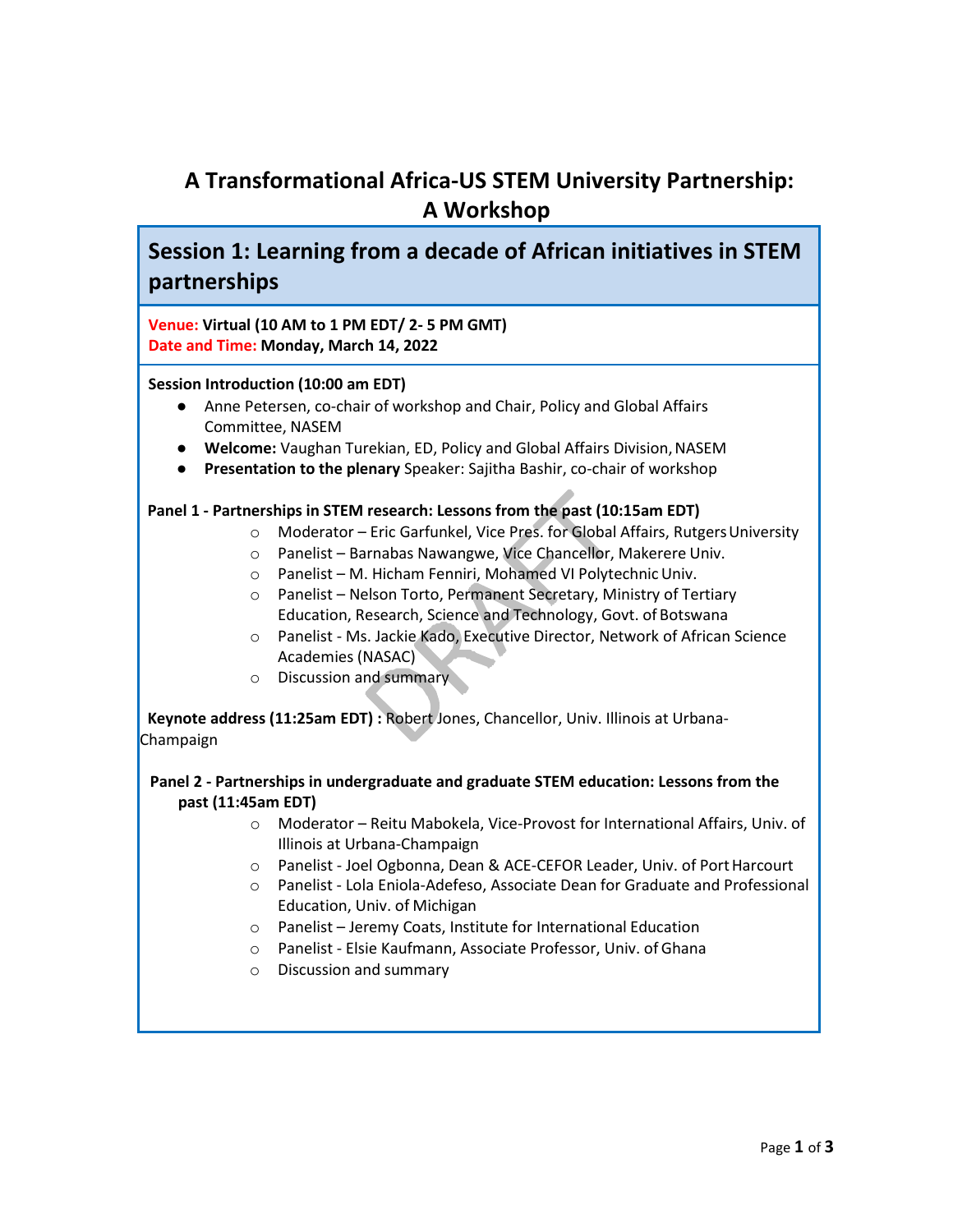# **Session 2: Strategic Areas for High Impact STEM Collaboration**

**Venue: Virtual (10 AM to 1 PM EDT/ 2- 5 PM GMT) Date and Time: Tuesday, March 15, 2022**

#### **Session Introduction (10:00am EDT)**

- Nkem Khumbah, STEM Africa Initiative, Univ. of Michigan
- Speaker Prabhas Moghe, Exec. VP Acad Affairs, Rutgers University

#### **Panel 1 - Building African research universities for excellence in STEM (10:15am EDT)**

- o Moderator Winston (Wole) Soboyejo, Provost, Worcester Polytechnic Inst.
- o Panelist Boutheina Guermazi, Director, Regional Integration for Africa/MENA, World Bank
- o Panelist Mamokgethi Phakeng, Vice Chancellor, Univ. of Cape Town
- o Panelist Hulda Swai, Professor and ACE-CREATES Leader, NM-AIST
- o Panelist Charles Ichoku, Professor, Howard Univ. and Dist. Scientist,NCAS-M
- o Discussion and summary

#### **Break (11:35am EDT)**

# **Panel 2 - Supporting STEM programs through partnerships (11:40am EDT)**

- o Moderator Sossina Haile, Professor, Northwestern University
- o Panelist Norman Fortenberry, Exec. Director, American Society for Engineering Education
- o Panelist Kwabena Biritwum Nyarko, Vice Dean, Civil and Geo Eng.,KNUST
- o Panelist Charles Awono, Professor and Rector, Universite DesMontagnes, Bangante, Cameroon
- o Panelist Andrew Gerard, Lead, PEER Program, USAID
- o Discussion and summary